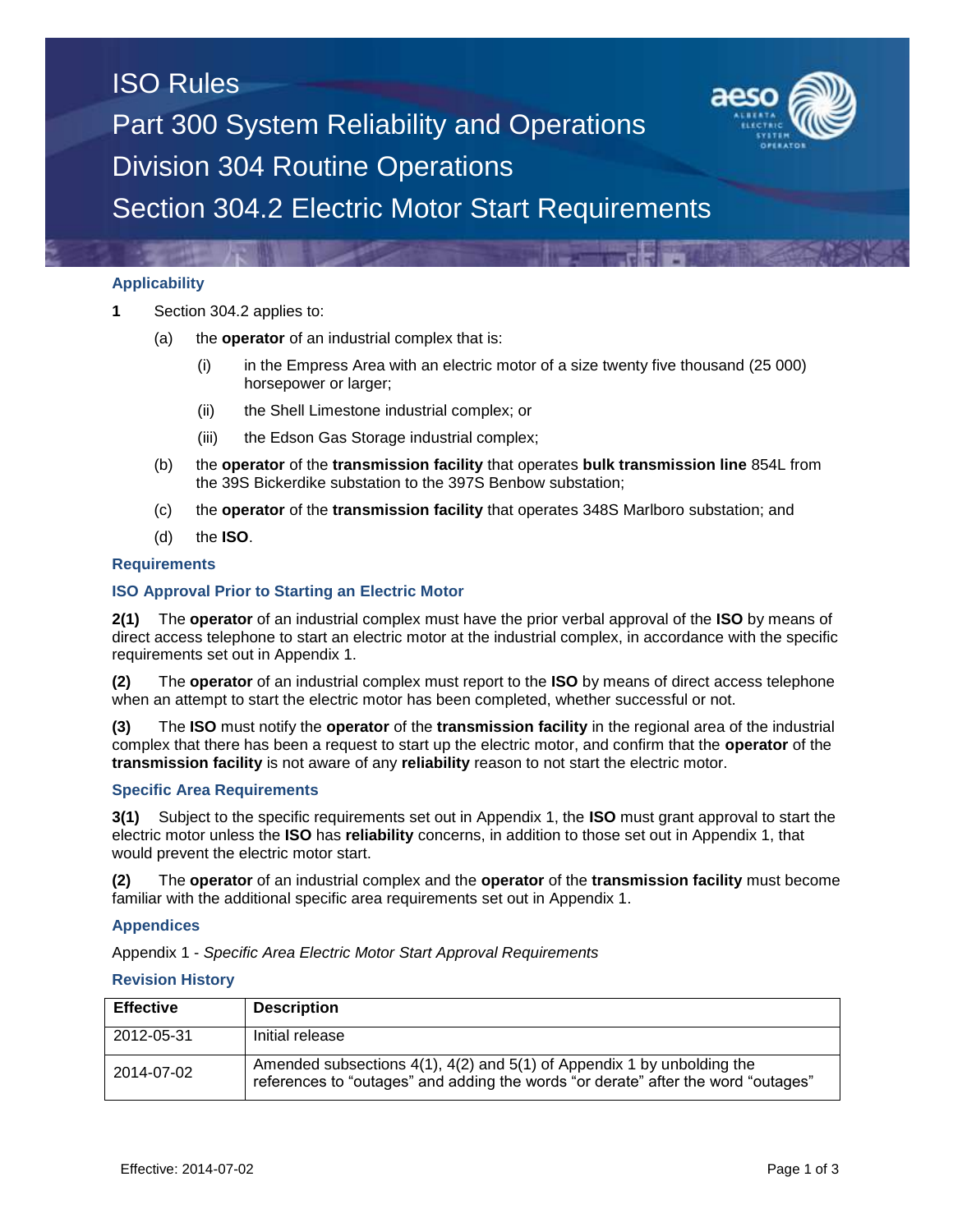# ISO Rules Part 300 System Reliability and Operations Division 304 Routine Operations Section 304.2 Electric Motor Start Requirements



# **Specific Area Electric Motor Start Approval Requirements**

## **Empress Area Electric Motor Start**

# **Conditions for Approval**

**1(1)** If the **ISO** receives a request from the **operator** of an industrial complex in the Empress Area, other than the Sand Hills industrial complex, to start an electric motor of a size of twenty five thousand (25 000) horsepower or larger, then the **ISO** must grant approval to start the electric motor unless the **ISO** is aware of any other electric motor start of a size of twenty five thousand (25 000) horsepower or larger already in progress in the Empress Area.

**(2)** If the **ISO** receives a request from the **operator** of an industrial complex that is the Sand Hills industrial complex to start the fifty four thousand (54 000) horsepower electric motor located at that industrial complex, then the **ISO** must grant approval to start the electric motor, but only if the **ISO** is confident that the following **reliability** conditions are met:

- (a) the **bulk transmission lines** designated as 944L, 945L, 951L, 1001L and 1002L, and the 163S Amoco Empress 240/138 kV transformer must all be in service;
- (b) the 840S McNeill converter station must not be **ramping** in response to a **dispatch**;
- (c) both of the Sheerness **generating units** must be on-line, unless the **ISO** determines that **reliability** conditions will allow for starting the electric motor with one (1) of the **generating units** off-line;
- (d) one (1) capacitor bank at the 163S Amoco Empress 240/138 kV transformer must be in service; and
- (e) the **ISO** must not be aware of any other electric motor start already in progress in the Empress Area.

**(3)** The **ISO** must verbally inform any applicable **operator** of the **transmission facility** of the status of an approved electric motor start at the Sand Hills industrial complex.

## **Shell Limestone Electric Motor Start** *-* **Prior Notices**

**2(1)** If the **ISO** receives a request from the **operator** of an industrial complex that is the Shell Limestone industrial complex to start the eighteen thousand (18 000) horsepower electric motor located at that industrial complex, then the **operator** must provide the anticipated date and time of the start of the electric motor and make the verbal request to the **ISO** at least one (1) hour prior to that start.

**(2)** In addition, the **operator** must provide all affected direct connect **market participants**, served from the 581S Amoco Ricinus substation and which the **ISO** indicates, with at least one (1) hour notice by telephone prior to the starting of the electric motor, indicating the expected time of start and that there may be a short dip in their utility voltage due to the electric motor start.